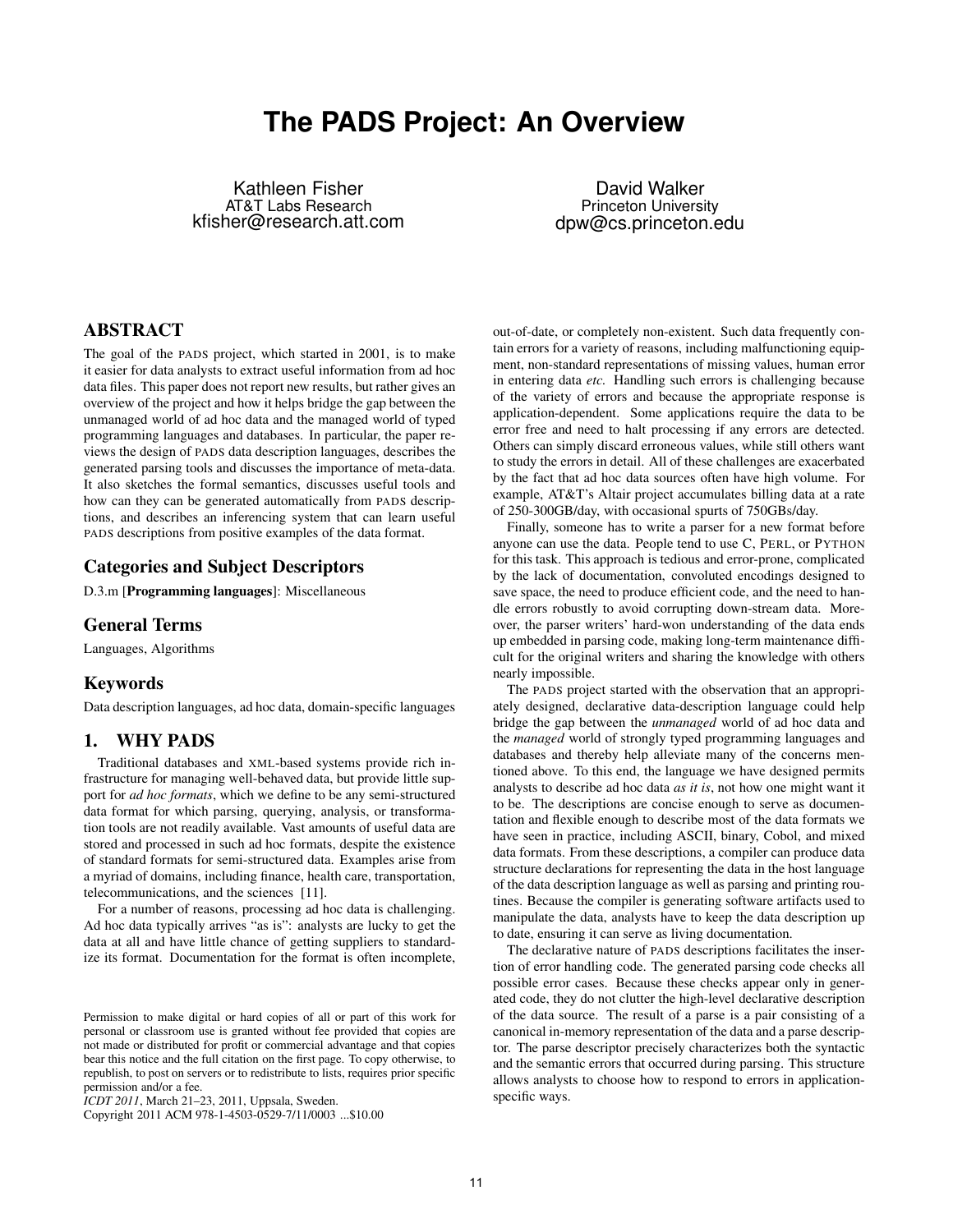171.64.78.97 - kfisher [31/Oct/2010:23:55:36 -0700] "GET /padsproj.org HTTP/1.1" 200 982 quantum.com - - [31/Oct/2010:24:55:36 -0700] "GET /padsproj.org/logo.png HTTP/1.1" 200 2326

### **Figure 1: A fragment of data in Apache Common Log Format.**

Finally, a PADS description gives enough information about the structure of the data that it is possible to generate automatically a wide variety of useful tools customized to the particular format. Examples of such tools include statistical analyses, format converters, data adaptors to connect to query engines like XQuery [9], and visualizers. Using generic programming techniques [8, 19, 21], third party developers can design tools that will work for any PADS description.

This paper does not describe new research, but rather collects and summarizes the work done in the PADS project. The interested reader is invited to read more about individual aspects of the project in the original papers. The project is the work of many people over a long period of time; all contributors are listed in the acknowledgements section of the paper.

The rest of the paper is organized as follows. Section 2 explains what a PADS data description language looks like by working through a simple example. Section 3 describes the output of a PADS compiler. Section 4 describes a formal semantics for data description languages, which serves as a specification for how PADS data description languages should behave, regardless of the host language in which they are embedded. Section 5 describes the kinds of tools we can generate from PADS descriptions as well as how generic programming makes third-party tool generation possible. Section 6 describes how we can leverage large quantities of data to learn PADS descriptions rather than having to write them entirely by hand. Section 7 briefly reviews related work and Section 8 concludes.

## **2. WHAT YOU SAY**

In this section, we briefly describe what a PADS data description language looks like by working through a simple example. Figure 1 gives a small fragment of a web access log in Apache Common Log Format (CLF) [5]. Each time an Apache web server receives a request, it writes such an entry to its access log. The first field denotes the IP address or host name of the client making the request. The next two columns denote the identity of the client user, the first as determined by the identd function on the client machine and the second as determined by HTTP authentication. If the information is not available, the server writes  $a$  – instead. The next field is the time stamp of the request, in brackets. It is followed by the request itself in double quotes. The request has three pieces: the HTTP method used by the client, the requested url, and the version of HTTP used for the transaction. The format ends with two integers, the first of which is the three-digit response code sent back to the client and the second is the number of bytes returned. If no bytes were returned, this last number will be a dash instead.

PADS uses a type metaphor to describe ad hoc data. Base types describe atomic pieces of data and type constructors describe how to build compound descriptions from simpler ones. Each PADS type plays two roles: it defines a grammar for parsing the data *and* a format-specific data structure in which to store the result of the parse. We have developed versions of PADS for C [11] and ML [21], both of which are available for download on the web with an open-source license [23]. We are currently developing a version for Haskell, which we will use as the example language in this paper. For each language binding, we re-use the types of the host language in the data description language. PADS also uses predicate

```
[pads]
 type CLF_t = [Line Entry_t]
  data Entry_t =
    { host :: Source_t,
      '', identdID :: ID_t,<br>'' httpID :: ID_t,
      ', ', htpID :: ID_t,<br>', time :: Times
      '', time :: TimeStamp_t,<br>''. request :: Request_t,
      '', request :: Request_t,<br>'' response :: Response_t
            response :: Response_t,
             contentLen :: ContentLength_t
    }
  data Source_t = IP IP_t | Host Host_t
  data ID_t = Missing ' -' | Id (Pstring '')data Request_t =
    { '"', method :: Method_t,
      '', url :: Pstring'',
      ' ', version :: Version_t,
      ' "
  data Version_t =
    {"HTTP/", major :: Pint, '.', minor :: Pint }
  data Method t = GET | PUT | POST | HEAD
                 | DELETE | LINK | UNLINK
 type Response_t = constrain r :: Pint
       where \langle 100 \rangle = r \& x \le 600 |>
 data ContentLength_t = NotAvailable '-'
                         | ContentLength Pint
|]
```
#### **Figure 2: PADS/HASKELL description of CLF data.**

expressions in the host language to describe semantic properties of the data, such as the range of integer values or correlations between data items.

The PADS/HASKELL description in Figure 2 describes the CLF data format. We embed PADS in Haskell using Haskell's quasiquoting mechanism [20]. All of the code inside the quasi-quotes [pads | ... | ] is PADS/HASKELL; the identifier pads tells the Haskell parser which quasi-quoter to use to process the enclosed code. Any code written outside of the quasi-quotes is ordinary Haskell. Moreover, Haskell declarations written prior to such quotes are in scope and available in the PADS/HASKELL code. At compile time, the Haskell compiler calls the PADS quasi-quoter to convert the PADS/HASKELL code to plain Haskell declarations, which are spliced into the source code at the point of the quasi-quotation. These declarations are subsequently in scope for any Haskell code that follows. This mechanism enables us to completely control the syntax of our data description language while still inter-operating with the host language. Indeed, the ability to alternate back and forth at will between PADS and Haskell declarations provides a smooth, flexible and pleasing programming experience — the two languages act as one.

The first line of the description declares the type CLF\_t, which describes the entirety of an access log. It says that such a log is a list of lines of type Entry\_t. The next line declares the type Entry\_t, which is a record describing a single entry in the log. It says that an entry is a sequence of seven fields; each field is given a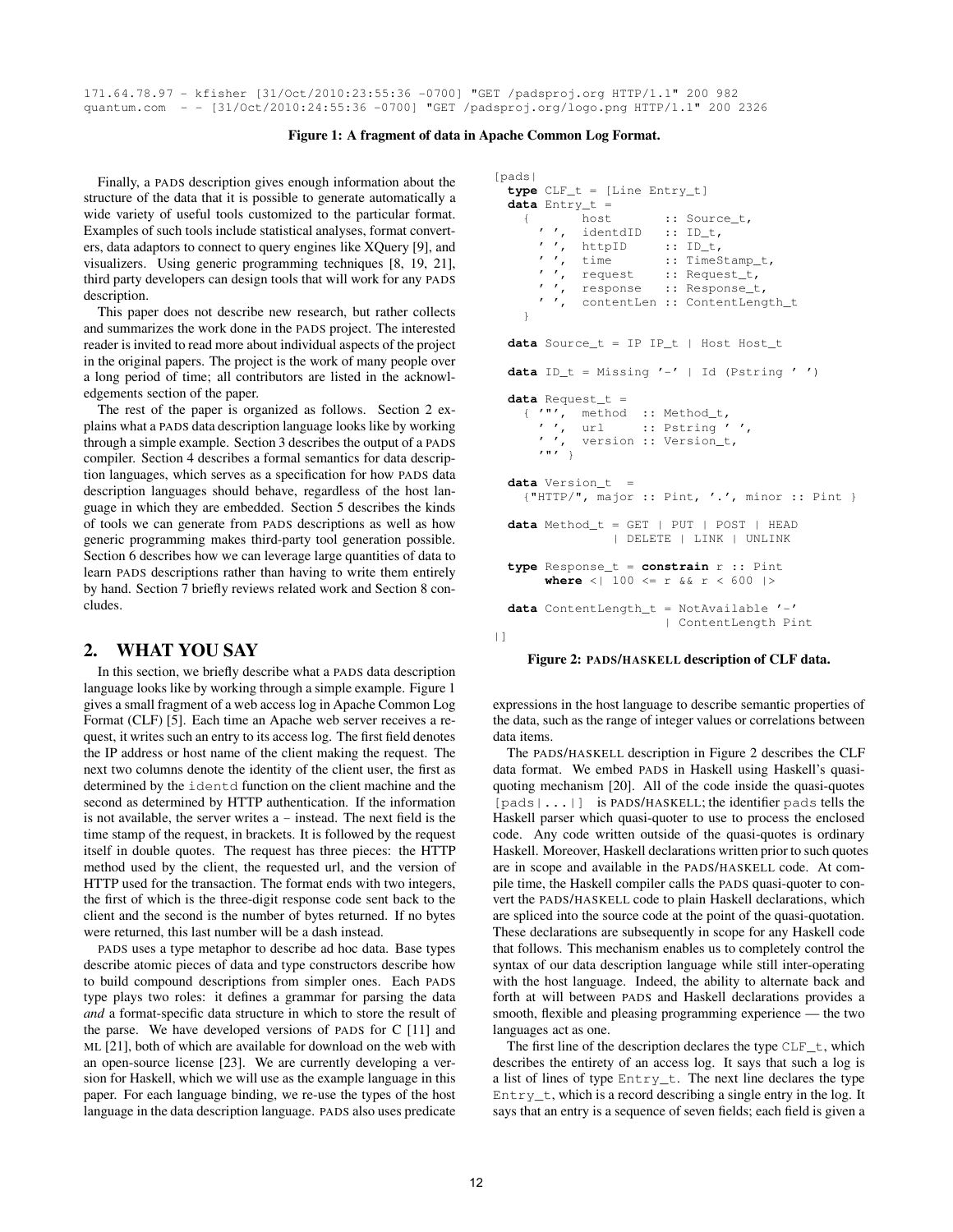```
newtype CLF_t = CLF_t [Entry_t]
data Entry_t = Entry_t<br>{host ::
                     {host :: Source_t,
          identdID :: ID_t,
          httpID :: ID_t,
          time :: TimeStamp_t,
          request :: Request_t,
          response :: Response_t,
          contentLen :: ContentLength_t}
data Source_t = IP IP_t | Host Host_t
data ID_t = Missing | Id Pstring
 ...
```
**newtype** Response\_t = Response\_t Pint

#### **Figure 3: Generated representation types.**

name and an associated type. For example, the host field has type Source\_t, which is also declared in the figure. In addition to the named fields, there are literal characters in the record declaration, which correspond to literals in the data. For example, between the host and identdID fields, there is a space character (' ').

The Source\_t type is an interesting example of a datatype: a value of this type is *either* an IP address IP\_t or a Host\_t, where IP\_t and Host\_t are PADS *base types* describing IP addresses and host names, respectively. The branches of a datatype are attempted in order; the parser greedily selects the first branch that matches. The labels IP and Host tag the parsed value as belonging to the first or second branch, respectively. Type ID\_t is another datatype. In this case, the first branch corresponds to a data format with the literal  $' -'$ . The type Method<sub> $t$ </sub> is a datatype where the branch labels correspond to the data, and so the argument type to the branch label is omitted.

Base types describe atomic pieces of data. Examples of base types include integers (Pint) and floats (Pfloat), single characters (Pchar) and strings (Pstring ' '), IP addresses (IP\_t) and host names (Host\_t), dates (Date\_t), and many others. The type Pstring ' ' is an example of a *parameterized type*. In general, a string could go on forever. The parameter specifies when the string should stop, in this case, when the parser encounters a space. To account for more general stopping conditions, PADS/HASKELL provides the base type PstringME, which takes a regular expression as a parameter. This type matches the longest string that matches the argument regular expression.

Finally, the type Response\_t is an example of a *constrained type*. It specifies that a Response t is a Pint between 100 and 599, inclusive. In the declaration, the variable  $r$  is bound to the result of parsing the input as a Pint, after which the predicate given in the where clause is evaluated. The type matches if the predicate evaluates to  $True$ . The brackets  $\langle \cdot | \cdot | \cdot | \cdot \rangle$  indicate that the enclosed code is pure Haskell code.

## **3. WHAT YOU GET**

From a PADS specification, the compiler generates a pair of data structures: one for the in-memory representation of the parsed data and an isomorphic structure for meta-data such as the number and type of errors. The form of the generated representation type corresponds to the form of the type in the PADS description: PADS lists compile to Haskell lists, records to records, and data types to data types. Constrained types map to the representation of the underlying type. Figure 3 gives a selection of the representation types generated for the CLF description.

The meta-data types, shown in Figure 3, have a similar structure. These declarations make use of the type Base\_md to describe the number and type of errors detected during parsing:

```
type CLF_t_md = (Base_md, [Entry_t_md]),
type Entry_t_md = (Base_md, Entry_t_inner_md),
data Entry t inner md = Entry t inner md
        {host_md :: Source_t_md,
         identdID_md :: ID_t_md,
         httpID_md :: ID_t_md,
         time_md :: TimeStamp_t_md,
         request_md :: Request_t_md,
         response_md :: Response_t_md,
         contentLen_md :: ContentLength_t_md}
type Source_t_md = (Base_md, Source_t_inner_md)
data Source_t_inner_md
      = IP_md IP_t_md | Host_md Host_t_md
data ID_t = Missing | Id Pstring
data ID_t_inner_md
      = Missing_md Base_md
       | Id_md (Base_md, Base_md)
```
**newtype** Response\_t = Response\_t Pint

#### **Figure 4: Generated meta-data types.**

```
data Base_md = Base_md
       { numErrors :: Int,
         errInfo :: Maybe ErrInfo }
data ErrInfo = ErrInfo
      { msg :: ErrMsg,
        position :: Maybe Position }
```
Each generated meta-data type pairs a generic Base\_md with a type-specific meta-data structure. The Base\_md type summarizes the errors that occurred within the corresponding structure while the type-specific meta-data localizes error information. This structure allows analysts to handle errors in application-specific ways. By checking the top-level Base\_md value, analysts can determine whether there were any errors during parsing. If the error count is zero, they know the data parsed without any errors and all the semantic predicates held. If the error count is non-zero, they can traverse the meta-data structure to determine precisely where the errors occurred and what caused them, allowing the analysts to decide whether to discard, repair, or study the errors. This design also means that the representation is not cluttered with option types indicating that each value could be absent because of an error during parsing. If an error occurs while parsing a base type, the compiler fills in an appropriate default value and marks the meta-data accordingly.

Finally, the compiler generates a function that parses an input file into a pair of a representation and a meta-data structure. In Haskell terms, each generated representation (rep), meta-data (md) pair belongs to the Pads type class and provide a definition for the parseFile method:

parseFile :: Pads rep md => FilePath -> IO (rep, md)

The return type  $IO$  (rep, md) indicates that the function produces a value of type (rep, md) while causing side-effects such as opening and closing file handles. A particular instance of this function parses values for the type CLF\_t:

parseFile :: FilePath -> IO (CLF\_t, CLF\_t\_md)

The generated parser is a simple recursive-descent parser. This parsing strategy makes it easy for values early in the parse to affect down-stream choices, for example, to read an integer that determines the length of an upcoming list or a tag that predicts what form the body of a record will take. While generally satisfactory, recursive descent parsers cannot parse left-recursive grammars and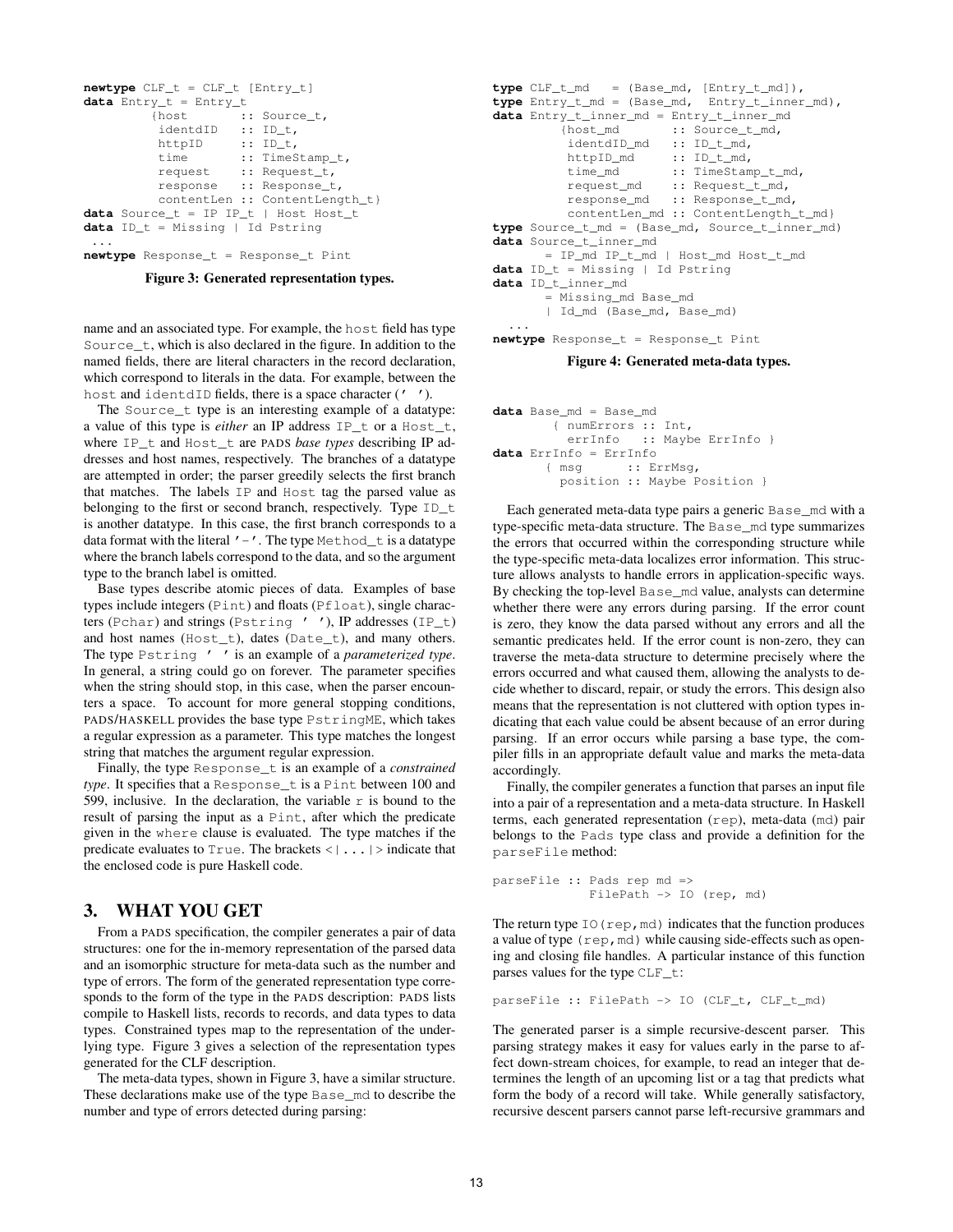can require exponential time (if there is a lot of backtracking). Developing always-efficient parsers suitable for powerful PADS-like grammars is currently an active research question [17].

Although not yet implemented in PADS/HASKELL, PADS/C and PADS/ML both also generate a pretty printing function that takes a pair of a representation and meta-data structure and serializes the representation to a file. In Haskell, this function will have the signature:

printFile :: Pads rep md =>  $(rep, md) \rightarrow FilePath \rightarrow IO()$ 

# **4. WHAT IT MEANS**

The close correspondence between PADS descriptions and the type structure of the host language makes the meaning of PADS descriptions relatively intuitive, but it does not suffice to precisely define their semantics. To address this deficiency, we developed a formal calculus, called  $DDC<sup>\alpha</sup>$  based on dependent type theory [13].

We defined a denotational semantics for  $DDC^{\alpha}$  that interprets each term in multiple ways. In the first interpretation, each  $DDC^{\alpha}$ term  $\tau$  is mapped to a type that we call its "representation" type,  $\tau_{rep}$ . This type describes the data structure that stores the hostlanguage representation of the parsed value. In the second interpretation, each DDC<sup> $\alpha$ </sup> term  $\tau$  is mapped to a type that we call its "meta-data" type,  $\tau_{md}$ . This type describes the data structure that stores the host-language representation of the meta-data generated during parsing. In the third interpretation, each DDC<sup> $\alpha$ </sup> term  $\tau$  is mapped to a parsing function. This parsing function takes as input a string to be parsed and returns a pair with type  $(\tau_{rep}, \tau_{md})$ .

We precisely characterized the *canonical* relationship between a representation value and a meta-data value for the two to be meaningfully paired. This canonical relation enforces the property that the meta-data structure captures the errors in the representation. We then showed that for every  $DDC^{\alpha}$  term  $\tau$ , the generated parser returns a representation and a meta-data value that are related via the canonical relation, guaranteeing that the meta-data structure returned by the parser precisely captures the errors detected during parsing.

In addition, we showed how to translate PADS declarations into terms of  $DDC^{\alpha}$  to document precisely the semantics of those declarations. This process allowed us to find several bugs in the PADS/C implementation and guided the design of later versions of PADS including PADS/ML and PADS/HASKELL. Moreover, the DDC<sup> $\alpha$ </sup> calculus is general enough that it also allowed us to define formal semantics for interesting elements of other data description languages, including PACKETTYPES [22] and DATASCRIPT [4].

We eventually extended  $DDC^{\alpha}$  to add a fourth semantic function, corresponding to a printing function. We explored under what conditions parsing followed by printing or printing followed by parsing is the identity function [12]. This question is non-trivial because various parsing functions throw away information from the input, such as the number of white space characters between two values. This loss makes it impossible to precisely regenerate the output in all cases. Of course, it would always be possible to change the parser to retain enough information to ensure round-tripping laws for parsing and printing, but it is unclear whether the practical price is worth the theoretical gain.

## **5. WHAT ELSE YOU GET**

A key insight behind the PADS project is that once someone has written a description, it is possible to generate a wide variety of additional tools besides a parser and a printer because the description tells the computer a lot about the data. Each version of PADS

can generate a number of such tools fully automatically from any description. We describe a few of the most useful tools below.

#### *Accumulator.*

With large data sets, it can be difficult to get a "bird's eye" view of the data, which requires developing a sense of what the data "usually" looks like, what fields have a lot of variation, what the representations for missing values are, *etc.* The accumulator tool is designed to help with this problem. It runs over large volumes of data with the designated format, accumulating a variety of different statistics for each part of the structure. When all the relevant data has been processed, the accumulator generates an informative statistical report. For base types, the accumulator reports information relevant to that type. For example, for integers, the tool reports the minimum, maximum, and average values, as well as a histogram of the most commonly seen values, precisely tracking all values up to a customizable limit. For strings, the accumulator reports the observed lengths of the strings and a histogram of observed values. For structured types, the accumulator tool reports summaries of the components of the types. For lists, it reports the various lengths of the list observed in the input. For datatypes, it reports the relative frequencies of the various branches.

A common use of the accumulator tool is in writing PADS descriptions. It is typical to write an initial description that covers a representative sample of the data source, using string base types to specify poorly-understood portions of the data. From this description, the analyst generates and runs the accumulator tool, which reports both the records in the input that do not match the description and distributions on the place-holder strings. Both pieces of information allow the analyst to refine the description and iterate. This process helps in developing descriptions where the data file is large and has variation throughout the file, making it impossible for human beings to see all the variation without automated assistance.

A demo of a PADS accumulator is available from the website http://www.padsproj.org/learning-demo.cgi.

#### *XML Converter.*

PADS descriptions typically describe semi-structured data, which makes it natural to represent the same information in XML. Because XML is a standard representation for semi-structured data, there are many tools available to manage XML data. To leverage this infrastructure, we developed a tool to convert any PADS description into a corresponding, format-specific XML Schema and any data matching the PADS description into XML that matches the generated Schema. The PADS website also has a demo of this tool.

#### *Relational Converter.*

Although not all PADS descriptions describe essentially relational data, some do, and for such descriptions, it can be useful to convert the raw data into a "cleaned-up" form suitable for loading into a relational database. The common log format we saw in Section 2 is an example of such a data source. Its raw form is difficult to include via a typical database import function because of the extraneous punctuation, but conceptually it is a simple table. The PADS relational converter tool maps the raw data into a delimited column form, where the user can specify the delimiter. We have used this tool at AT&T to import data into the Daytona database system. Again, the PADS website has a demo of this tool.

#### *XQuery Integration.*

An obviously useful tool for ad hoc data sources is the ability to query the data. Inventing an entirely new query language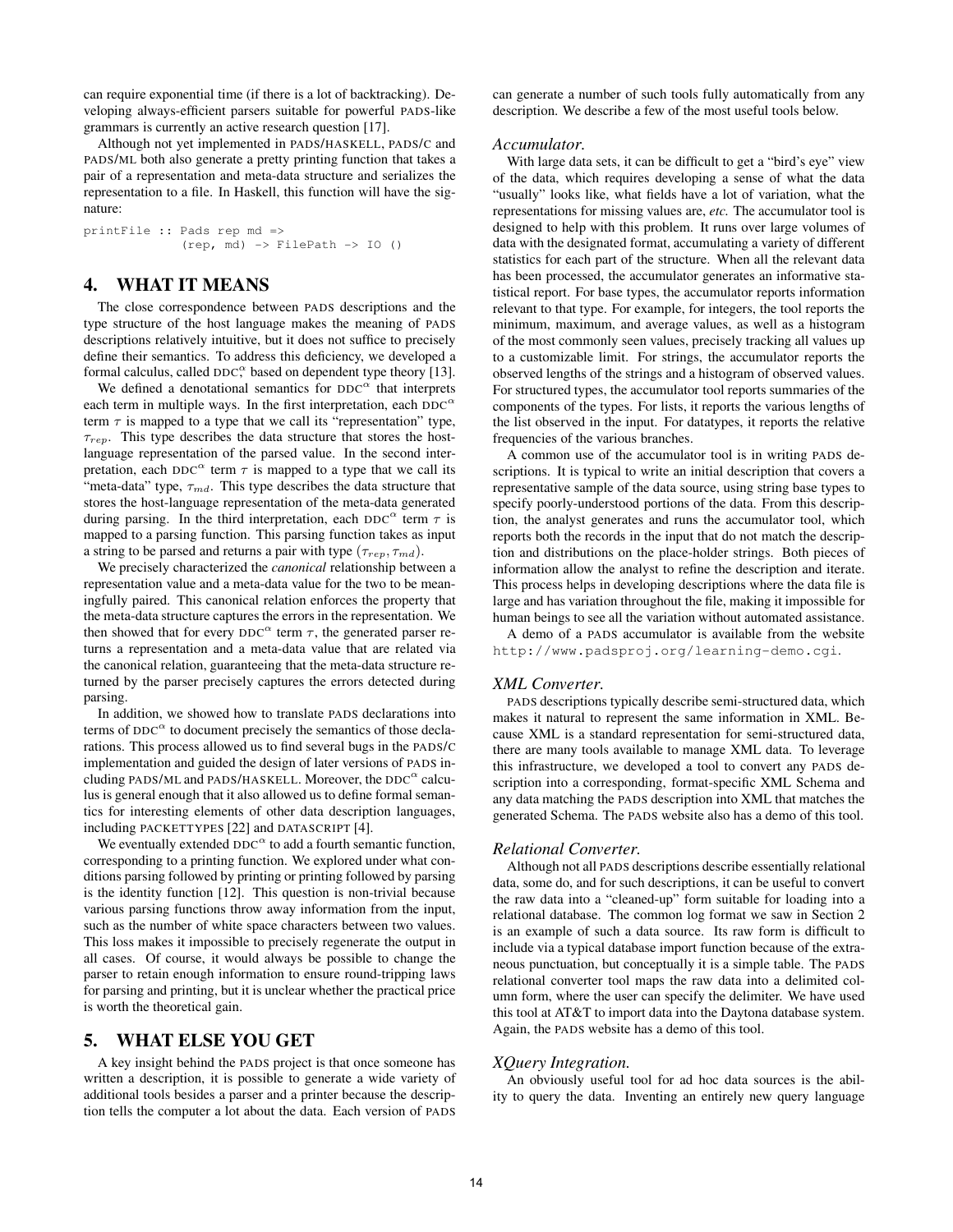for what is essentially semi-structured data seemed like reinventing the wheel. Instead, we decided to develop a tool that would allow analysts to query any data source with a PADS description using XQUERY [18]. An obvious approach to this integration would be to use the XML converter to translate the original data into XML and then run an XQuery implementation on the resulting document. However, the large amount of extra space required to represent the data in XML, typically a factor of eight, led to unacceptable performance with this approach. Instead, we were able to leverage the abstract data model provided by the Galax [10] implementation of XQUERY to enable Galax to query PADS data directly. The original implementation of this tool [9] only allowed query results to be returned in XML, but a subsequent extension allowed results to be mapped back into the original form [8].

#### *Harmony integration.*

The Harmony synchronization framework [24] allows two replicas of a document to be synchronized with each other. Internally, Harmony works on unordered trees. Synchronizing particular data formats requires writing viewers to map between the on-disk representation and Harmony's tree model. To avoid having to write such viewers by hand, we wrote a tool to automatically convert any data with a PADS description into the required format and back. Together, PADS and Harmony allow effective, semantics-preserving synchronization of arbitrary ad hoc data sets.

## **5.1 Implementing tools**

The best way to implement these description-specific tools has been the subject of on-going research. In the original implementation of PADS, the compiler generated these tools. This approach gives a lot of flexibility and is fairly straightforward to implement, but it means that only compiler writers can add new tools, a significant limitation.

To address this problem, the PADS/ML compiler generates generic "traversal functions" [8, 21] in addition to the standard type declarations and parsing functions. Using this infrastructure, third-party developers can write tools without having to change the compiler. However, the downside is that the interface to the set of generic functions is extremely complex. The complexities in the interface arose because the host language for PADS/ML, OCAML, does not provide direct support for generic programming, In order to obtain the generic programming facilities we required, we were forced to implement sophisticated type-directed algorithms in the structures and functors supplied by OCAML's powerful module system. The result was a system that is expressive enough to accomplish the desired tasks, but usable only by extreme experts.

One of the motivations for building a version of PADS in Haskell is that Haskell does provide a lot of support for generic programming [19, 25]. We anticipate that writing third party tools in the PADS/HASKELL framework will be significantly easier.

## **6. SOMETHING FOR FREE**

The time and expertise required to write a PADS description from scratch can be a significant impediment to using the system. Depending on the complexity of a data source, it can take hours to days to produce a comprehensive PADS description. To shorten this process, we have developed a system that automatically infers a PADS description from multiple positive examples of the data format [14]. This learning process can be connected to the PADS tool infrastructure to automatically produce tools to generate accumulator reports or XML representations of ad hoc data sources without any human intervention. A demo of this capability is available on the web http://www.padsproj.org/learning-demo.cgi.

The inference system works in a series of stages. In the first stage, the input data is broken into chunks, each of which is a positive instance of the data format to be learned. We require the user to tell us how to do this division. Typical examples include breaking a file on newline boundaries or treating each file in a collection of files as an instance.

In the second stage, we convert each chunk into a sequence of tokens, where the collection of possible tokens is specified using regular expressions. By default, the system provides tokens for integers, floats, various kinds of strings, white space, and punctuation. It also provides domain-specific tokens for systems-like data, such as IP addresses, MAC addresses, email addresses, dates, and times. The intuition is that this collection should include atomic pieces of data that a human would glance at and know what it means with 100% confidence. The system is parameterized so users can provide their own set of regular expressions.

In the third stage, the system computes a histogram for each token, counting the number of records in which the token appears zero times, one time, two times, *etc.* Tokens with similar histograms are clustered, based on a similarity metric. The cluster that "best describes" the data is selected, using a heuristic that rewards high coverage, meaning the cluster appears in almost every record, and narrowness, meaning that the tokens in the cluster appear with the same frequency in almost all records. For example, if every record had exactly one comma and two quotation characters, then the comma and two quotation tokens would be clustered and that cluster would be selected. The system next partitions the input based on the selected cluster, with one partition for each observed order for the cluster tokens and an extra partition for the records that do not contain all the tokens in the cluster. This collection of partitions will correspond to a datatype in the eventual description, with one branch for each non-empty partition. (In the case where there is only one partition, this datatype is omitted from the inferred description.) Within a partition, all records have all the tokens in the cluster in the same order. Each such partition will correspond to a record type declaration in the generated description. This record type contains each of the tokens in the appropriate order. To infer the description for the data between these tokens, the system divides each input record into the tokens before the first cluster token, between the first and second cluster token, *etc.* Each of these groups is then recursively analysed to produce a description that is slotted into the top-level record declaration.

In the fourth stage, we greedily search for the best possible description in the nearby area. This search is executed by successively applying rewriting rules to the inferred description and scoring the results of the rewrites. The search continues until it is no longer possible to rewrite the description in such a way as to obtain a new description with a superior score. The scoring function itself uses an information-theoretic measure called the Minimum Description Length (MDL) [16] to evaluate the quality of any description. This measure counts the complexity of the description and the complexity of the data given the description, thereby penalizing both simplistic descriptions (like String) that cover the data without adding any information as well as overly complex descriptions, such as the description that specifies each character in order.

## **6.1 Learning tokenizations**

The learning algorithm is very sensitive to how the input is tokenized. For certain basic types, like filepaths, the regular expression that defines legal file paths is very general. Almost every string of characters is a file path, but that does not mean it is *likely* that every string of characters is a file path. It is fairly easy for human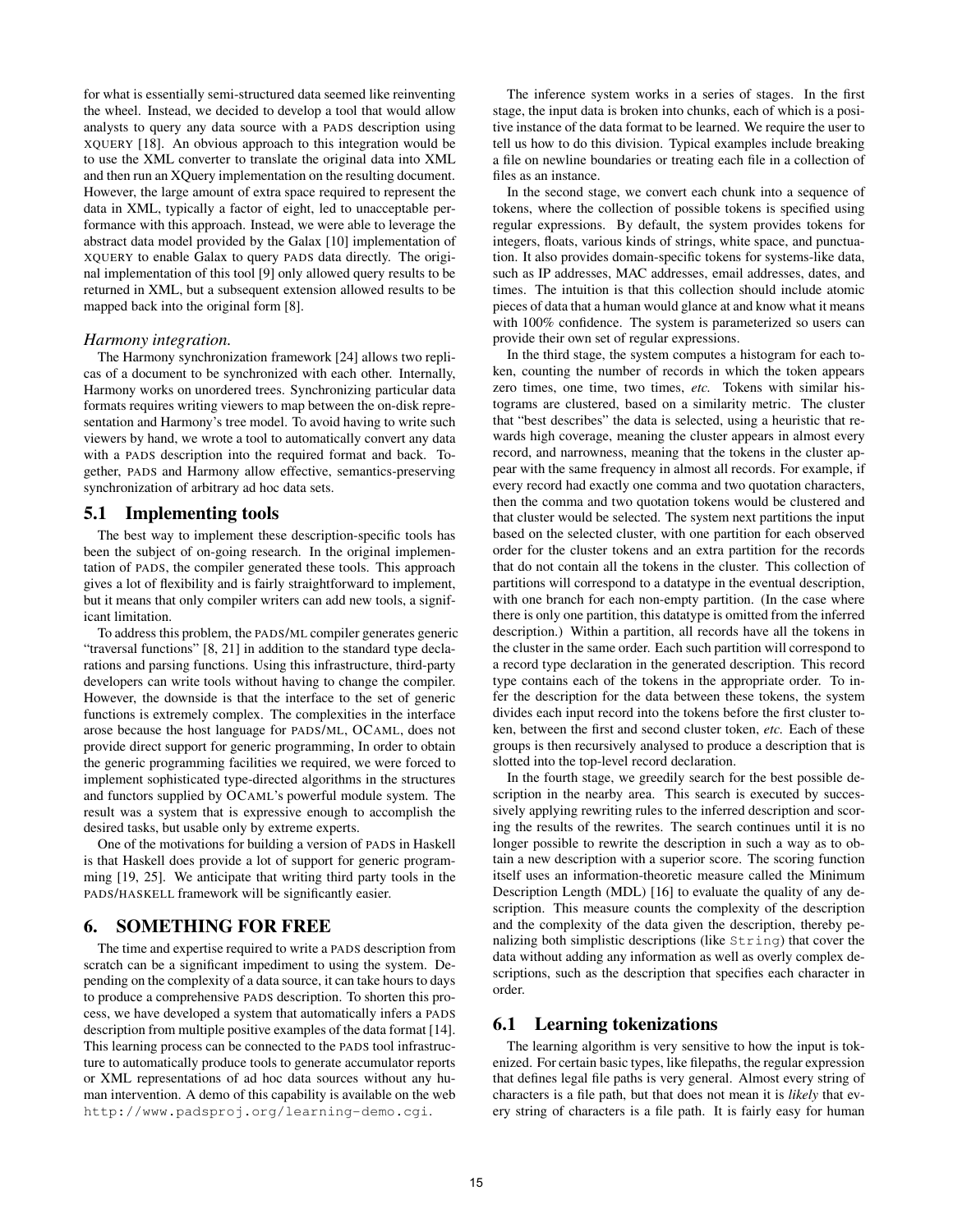beings to look at a data set and identify the filepaths. We explored whether machine-learning techniques could help us develop a tokenizer that could capture this concept effectively [26]. The result of this study was that the learning system required a lot of data and the inference process was slower, but the quality of the inferred descriptions improved. Still, more research in this area may well improve the quality of descriptions relative to the time required to learn them.

## **6.2 Incremental Inference**

The original inferencing algorithm produces a description exclusively from a relatively small, single input data set. Unfortunately, this original design made it impossible to use inference to improve an existing description, to process streaming data or to process large data sets. To address these weaknesses, we are in the process of developing an incremental version of the learning system [28]. In this version, the learning system optionally takes an existing description as input in addition to the data. The output of the system is a new description that covers all the new data while diverging from the original description as little as possible.

This architecture allows us to scale to larger data sets by iterating the inference process. We can either start with a supplied description or use the original learning algorithm to produce a description from a subset of the supplied data. We then divide the remaining data into groups of appropriate size and iteratively apply the incremental algorithm to these groups, eventually returning a description that covers the entirety of the original data set. We are in the process of evaluating the effectiveness of this approach and how well it scales.

## **6.3 Putting humans in the loop**

Even if format inference were perfect, we would still need human involvement to produce the high-quality descriptions. At the very least, it is not possible for the computer to infer meaningful labels for fields in records. For example, the computer cannot tell if a given IP address is a source or a destination. In the end, it is likely that the best system for inferring descriptions will use a combination of machine learning techniques and a high-power user interface that lets humans explore the data and edit descriptions effectively.

One kind of human-friendly interface we have explored in detail is a new sort of *markup language* for raw text [27]. This markup language, called ANNE, helps users interactively generate PADS descriptions with human-readable names and the exact structure desired. Given a new ad hoc data source, an ANNE programmer edits the document to add annotations that are somewhat akin to XML tags, yet contain bits of grammatical information that serve to specify the syntactic structure of the document. These annotations include elements that specify constants, optional data, alternatives, enumerations, sequences, tabular data, and recursive patterns. The ANNE system uses a combination of user annotations, smart defaults, and the raw data itself to extract a PADS description from the document. This PADS description can then be used to parse the data and transform it into an XML parse tree, which may be viewed through a browser for analysis or debugging purposes. The description can also be saved as documentation or used to generate any of the other PADS tools. Like other languages in the PADS family, ANNE has a formal semantics. This time, the semantics is based on concepts drawn from Relevance Logic [2] as opposed to type theory. We used the semantics to prove a number of interesting properties concerning the expressiveness of ANNE and the conditions under which it is able to extract a desired context-free grammar from a document.

One of the inspirations for ANNE was an earlier system called LAUNCHPADS [6]. This tool used a graphical user interface to help human beings write descriptions. The tool presents users with sample input and provided a tool palette for introducing structure such as lists, datatypes, and records. An integration of a visual tool like LAUNCHPADS or a text-based annotation language like ANNE and the incremental inferencing algorithm is likely the best approach to producing high-quality descriptions quickly.

# **7. WHAT OTHERS HAVE DONE**

There is a vast literature on parsing, so here we only briefly review related work on data description languages. Our paper defining the semantics of PADS contains a detailed discussion of a large body of related work [13]. The interested reader is invited to consult that paper for a more detailed discussion. In addition, each of the PADS papers mentioned here discusses the relevant related work. For more information on particular aspects of the PADS project, consult the relevant paper.

There are many data description languages for designing data formats, including ASN.1 [7] and ASDL [1], or, more recently, Google Protobufs [15] and Apache Avro [3]. These declarative languages allow programmers to describe the *logical representation* of data and then automatically generate a *physical representation* and functions to map between the two representations. Although useful for many purposes, such tools are of little use when the physical representation is already fixed, which is the domain that PADS targets.

Traditional parsing systems such as YACC generate parsers from declarative specifications; however, they are not particularly well suited for writing data descriptions. In particular, such systems generally require users to write a separate lexer and construct inmemory data structures by hand. They typically only work on ASCII data and do not allow data-dependent parsing.

The languages and systems that are most closely related to PADS are PACKETTYPES [22] and DATASCRIPT [4]. Each of these systems allow declarative descriptions of physical data, motivated respectively by the goals of parsing TCP/IP packets and JAVA jarfiles. As with PADS, these languages all use a type-directed approach to describing physical data formats and permit the user to specify semantic constraints in a host language. These systems differ from PADS in focusing only on binary data and assuming that the data is error free, halting if an error is detected. In addition, these systems focus on the parsing problem, rather than also providing a body of auxiliary tools. None of these systems attempt to infer descriptions from raw data.

## **8. WHERE WE GO FROM HERE**

Various problems remain open. Developing new tools is still difficult. We anticipate that working in the context of Haskell, which has an active research community in generic and type-directed programming, will help in this area. Format inferencing is reasonably successful, but we believe the inferencing process can be further improved by incorporating more advanced machine-learning techniques and by including the user in strategic decisions. Finally, to get widespread adoption of the technology, it is likely necessary to integrate a version of PADS more tightly into standard tools for manipulating data.

## **Acknowledgments**

The PADS project has been a collaboration involving a large number of people from a variety of institutions, including: Andy Adams-Moran, David Burke, Mark Daly, Zach DeVito, Pamela Dragosh,